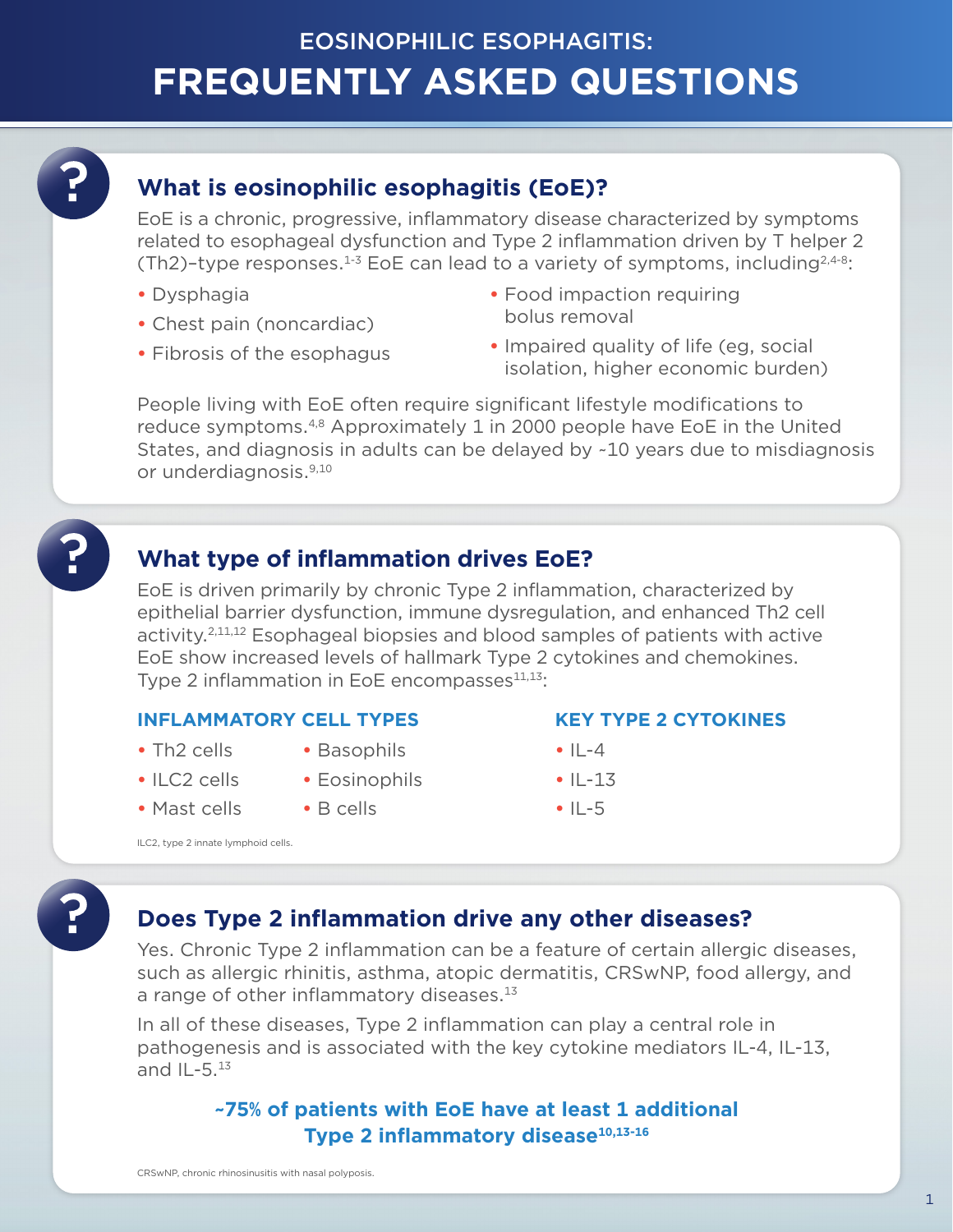## **What is the impact of Type 2 inflammation on EoE?**

Chronic Type 2 inflammation in EoE results in histologic and endoscopic changes that reflect symptom progression<sup>6,11-13,17-22</sup>:

#### **B-CELL CLASS SWITCHING**

IL-4 and IL-13 promote B-cell class switching and production of IgE and IgG4

### **MAST CELL AND BASOPHIL ACTIVATION**

IL-4 and IL-13 contribute to the activation of mast cells and basophils, leading to degranulation of several inflammatory mediators

#### **EPITHELIAL BARRIER DYSFUNCTION**

IL-4 and IL-13 increase epithelial permeability and promote barrier disruption, leading to increased exposure to allergens and pathogens and leukocyte infiltration

#### **REMODELING AND FIBROSIS**

IL-13 contributes to tissue remodeling and fibrosis (such as furrows, rings, and strictures) and increased smooth muscle contraction

#### **EOSINOPHILIC INFLAMMATION**

IL-4, IL-13, and IL-5 promote eosinophil trafficking to tissues through chemoattractants, contributing to esophageal remodeling, and IL-5 induces eosinophil differentiation in the bone marrow and extravasation into the bloodstream

### **How does chronic inflammation remodel the esophagus over time in EoE?**

EoE is a progressive disease characterized by histologic and endoscopic changes to the esophagus due to chronic Type 2 inflammation.<sup>1,3,11,13,23-25</sup> Key Type 2 inflammatory mediators IL-4, IL-13, and IL-5 can propagate local inflammation, resulting in esophageal remodeling and fibrosis. $11,13$ Endoscopic findings may include<sup>23</sup>:

- Furrows/ridges
- White exudates
- Pale, edematous mucosa, decreased vascularity
- Fragile mucosa: crêpe paper esophagus, with lacerations at the passage of the endoscope

#### **SIGNS OF INFLAMMATION SIGNS OF FIBROSTENOSIS**

- **•** Esophageal rings or diffuse esophageal stenosis, narrow-caliber esophagus
- **•** Fixed esophageal rings (trachealization)
- **•** Feline esophagus

**Progressive remodeling and fibrosis may lead to esophageal strictures and worsen dysphagia. This may result in food impaction requiring dilation**<sup>1</sup>